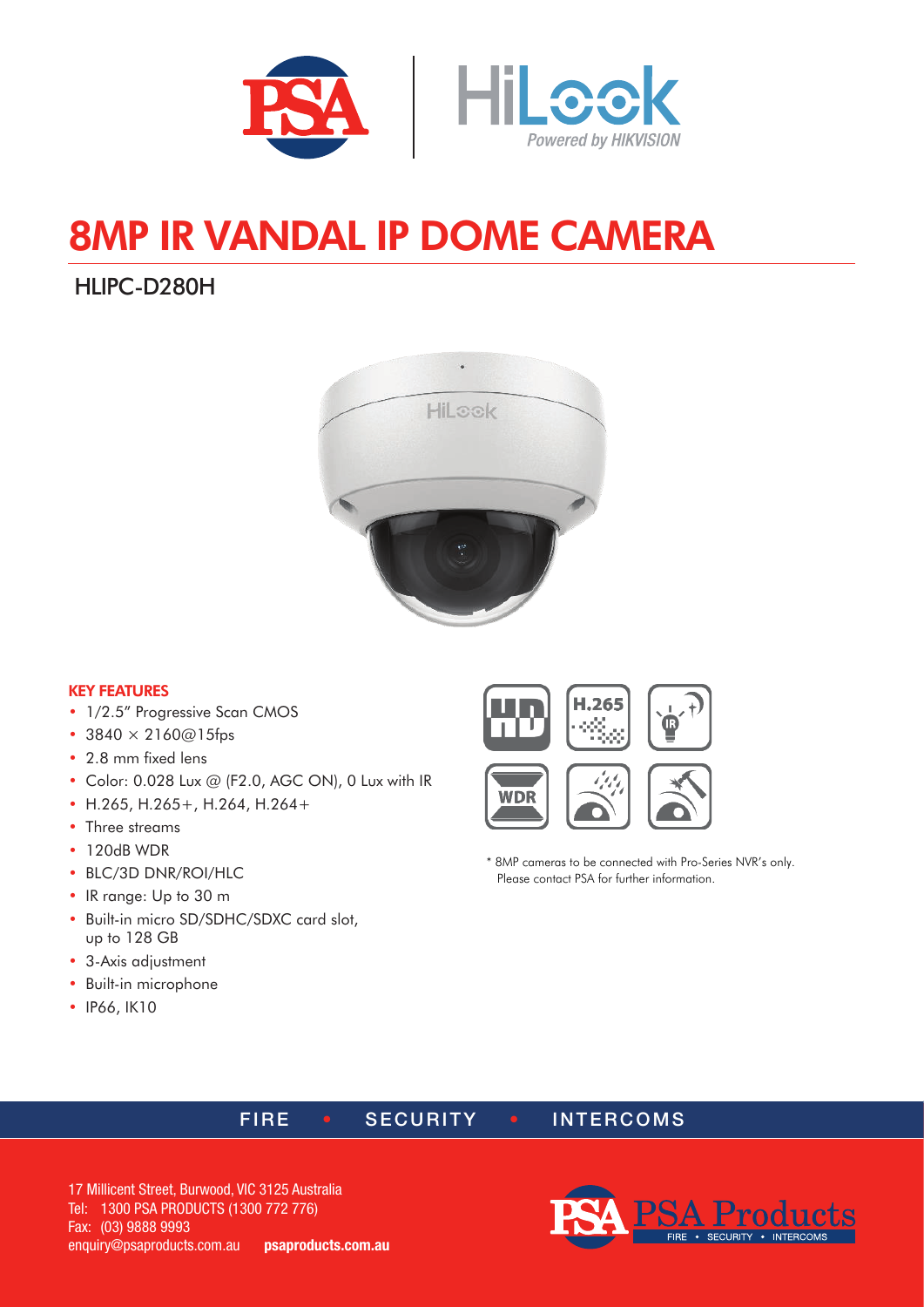

#### **SPECIFICATIONS**

| Model                    |                             | HLIPC-D280H                                                                                                                                                                                                                    |
|--------------------------|-----------------------------|--------------------------------------------------------------------------------------------------------------------------------------------------------------------------------------------------------------------------------|
|                          |                             |                                                                                                                                                                                                                                |
| Camera                   | Image Sensor                | 1/2.5" Progressive Scan CMOS                                                                                                                                                                                                   |
|                          | Min. Illumination           | Color: 0.028 Lux @ (F2.0, AGC ON), 0 Lux with IR                                                                                                                                                                               |
|                          | Shutter Speed               | $1/3$ s to $1/100,000$ s                                                                                                                                                                                                       |
|                          | Slow Shutter                | Yes                                                                                                                                                                                                                            |
|                          | Day & Night                 | <b>IR Cut Filter</b>                                                                                                                                                                                                           |
|                          | <b>WDR</b>                  | 120 dB                                                                                                                                                                                                                         |
|                          | Angle Adjustment            | Pan: 0° to 360°, tilt: 0° to 75°, rotate: 0° to 355°                                                                                                                                                                           |
| Lens                     | Lens Type                   | Fixed lens, 2.8 mm                                                                                                                                                                                                             |
|                          | Aperture                    | F2.0                                                                                                                                                                                                                           |
|                          | <b>FOV</b>                  | 2.8 mm: Horizontal FOV: 102°, vertical FOV: 53°, diagonal FOV: 124°                                                                                                                                                            |
|                          | Lens Mount                  | M12                                                                                                                                                                                                                            |
|                          | IR Range                    | Up to 30 m                                                                                                                                                                                                                     |
| IR                       | Wavelength                  | 850 nm                                                                                                                                                                                                                         |
|                          | Max. Resolution             | $3840 \times 2160$                                                                                                                                                                                                             |
| Image                    | Main Stream                 | 50Hz: 12.5fps (3840 $\times$ 2160), 20fps (3072 $\times$ 1728),<br>25fps (2560 $\times$ 1440, 1920 $\times$ 1080, 1280 $\times$ 720)                                                                                           |
|                          |                             | 60Hz: 15fps (3840 $\times$ 2160), 20fps (3072 $\times$ 1728),<br>30fps (2560 $\times$ 1440, 1920 $\times$ 1080, 1280 $\times$ 720)                                                                                             |
|                          | Sub-stream                  | 50Hz: 25fps (640 $\times$ 480, 640 $\times$ 360, 320 $\times$ 240)<br>60Hz: 30fps (640 $\times$ 480, 640 $\times$ 360, 320 $\times$ 240)                                                                                       |
|                          | Third Stream                | 50Hz: 25fps (1280 $\times$ 720, 640 $\times$ 360, 352 $\times$ 288)<br>60Hz: 30fps (1280 $\times$ 720, 640 $\times$ 360, 352 $\times$ 240)                                                                                     |
|                          | Video Compression           | Main stream/third stream: H.265/H.264<br>Sub-stream: H.265/H.264/MJPEG                                                                                                                                                         |
|                          | <b>H.264 Type</b>           | Main Profile/High Profile                                                                                                                                                                                                      |
|                          | $H.264+$                    | Main stream supports                                                                                                                                                                                                           |
|                          | H.265 Type                  | Main Profile                                                                                                                                                                                                                   |
|                          | $H.265+$                    | Main stream supports                                                                                                                                                                                                           |
|                          | Video Bit Rate              | 32 Kbps to 16 Mbps                                                                                                                                                                                                             |
|                          | Scalable Video Coding (SVC) | H.264 and H.265 encoding                                                                                                                                                                                                       |
|                          |                             | * When the main stream resolution is 3840 $\times$ 2160, max frame rate is 12.5 fps (50Hz)/15 fps (60Hz) for all streams.<br>When the main stream resolution is $3072 \times 1728$ , max frame rate is 20 fps for all streams. |
| Audio                    | Audio Compression           | G.711/G.722.1/G.726/MP2L2/PCM/MP3                                                                                                                                                                                              |
|                          | Audio Bit Rate              | 64Kbps(G.711)/16Kbps(G.722.1)/16Kbps(G.726)<br>/32-192Kbps(MP2L2)/8Kbps-320Kbps(MP3)                                                                                                                                           |
|                          | Environment Noise Filtering | Yes                                                                                                                                                                                                                            |
|                          | Audio Sampling Rate         | 8 kHz/16 kHz/32 kHz/44.1 kHz/48 kHz                                                                                                                                                                                            |
| <b>Smart Feature Set</b> | Smart Event                 | Line crossing detection                                                                                                                                                                                                        |
|                          | <b>Basic Event</b>          | Motion detection, video tampering alarm, exception<br>(network disconnected, IP address conflict, illegal login, HDD full, HDD error)                                                                                          |
|                          | Linkage Method              | Upload to FTP/NAS/memory card, notify surveillance center,<br>send email, trigger recording, trigger capture                                                                                                                   |
|                          | Region of Interest          | 1 fixed region for main stream and sub-stream                                                                                                                                                                                  |
| Image                    | Image Enhancement           | BLC, HLC, 3D DNR                                                                                                                                                                                                               |
|                          | Image Setting               | Rotate mode, saturation, brightness, contrast, sharpness, AGC<br>and white balance adjustable by client software or web brow                                                                                                   |
|                          | Day/Night Switch            | Day/Night/Auto/Schedule                                                                                                                                                                                                        |
|                          |                             |                                                                                                                                                                                                                                |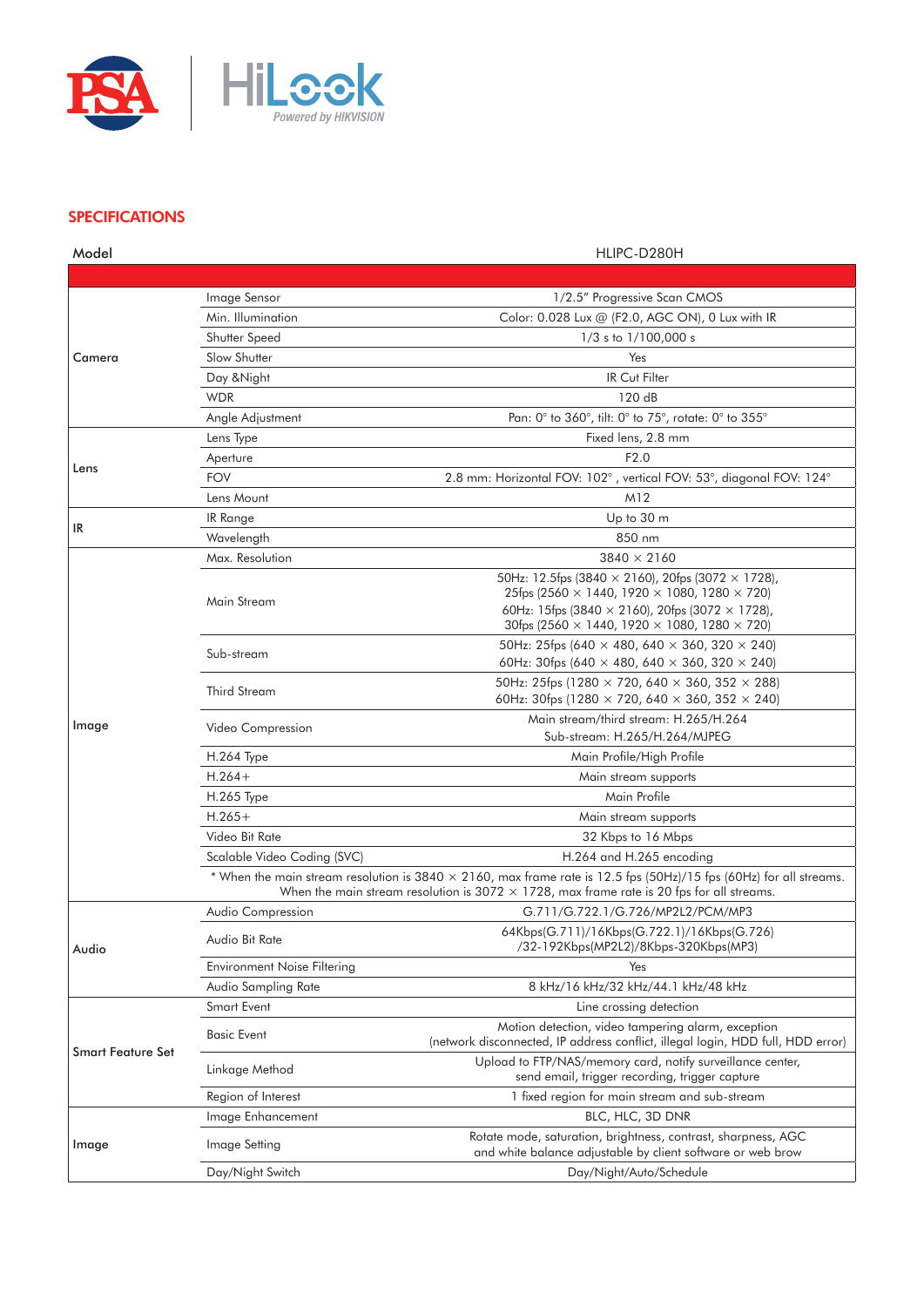

| Model     |                                     | HLIPC-D280H                                                                                                                                                                                                                                                                                                                                             |
|-----------|-------------------------------------|---------------------------------------------------------------------------------------------------------------------------------------------------------------------------------------------------------------------------------------------------------------------------------------------------------------------------------------------------------|
|           |                                     |                                                                                                                                                                                                                                                                                                                                                         |
| Network   | Network Storage                     | Support Micro SD/SDHC/SDXC card(128 GB), local storage and NAS<br>(NFS, SMB/CIFS), ANR Together with high-end Hikvision memory card,<br>memory card encryption and health detection are supported.                                                                                                                                                      |
|           | Protocols                           | TCP/IP, ICMP, HTTP, HTTPS, FTP, DHCP, DNS, DDNS, RTP, RTSP, RTCP, PPPOE,<br>NTP, UPnP™, SMTP, SNMP, IGMP, 802.1X, QoS, IPv6, UDP, Bonjour, SSL/TLS                                                                                                                                                                                                      |
|           | API                                 | ONVIF (PROFILE S, PROFILE G), ISAPI, SDK                                                                                                                                                                                                                                                                                                                |
|           | Security                            | Password protection, complicated password, HTTPS encryption, 802.1X<br>authentication (EAP-MD5), watermark, IP address filter, basic and digest<br>authentication for HTTP/HTTPS, WSSE and digest authentication for ONVIF, TLS1.2                                                                                                                      |
|           | Simultaneous Live View              | Up to 6 channels                                                                                                                                                                                                                                                                                                                                        |
|           | User/Host                           | Up to 32 users, 3 levels: administrator, operator and user                                                                                                                                                                                                                                                                                              |
|           | Client                              | HiLookVision PC Client, HiLookVision App                                                                                                                                                                                                                                                                                                                |
|           | Web Browser                         | Plug-in required live view: IE8+, Chrome 41.0-44,<br>Mozilla Firefox30.0-51, Safari8.0-11                                                                                                                                                                                                                                                               |
|           |                                     | Plug-in free live view: Chrome 45.0+, Mozilla Firefox52.0+                                                                                                                                                                                                                                                                                              |
| Interface | Communication Interface             | 1 RJ45 100M self-adaptive Ethernet port                                                                                                                                                                                                                                                                                                                 |
|           | Audio                               | 1 audio input (built-in microphone), mono sound                                                                                                                                                                                                                                                                                                         |
|           | Video Output                        | No                                                                                                                                                                                                                                                                                                                                                      |
|           | Interface Style<br>On board storage | Pigtail style interface<br>Built-in micro SD/SDHC/SDXC slot, up to 128 GB                                                                                                                                                                                                                                                                               |
|           | Web Client Language                 | 32 languages - English, Russian, Estonian, Bulgarian, Hungarian, Greek,<br>German, Italian, Czech, Slovak, French, Polish, Dutch, Portuguese, Spanish,<br>Romanian, Danish, Swedish, Norwegian, Finnish, Croatian, Slovenian,<br>Serbian, Turkish, Korean, Traditional Chinese, Thai, Vietnamese, Japanese,<br>Latvian, Lithuanian, Portuguese (Brazil) |
|           | General Function                    | Anti-flicker, three streams, heartbeat, mirror, 4 regions of privacy mask                                                                                                                                                                                                                                                                               |
|           | Reset                               | Reset via reset button on camera body, web browser and client software                                                                                                                                                                                                                                                                                  |
| General   | Startup and Operating Conditions    | -30 °C to 60 °C (-22 °F to 140 °F), humidity 95% or less (non-condensing)                                                                                                                                                                                                                                                                               |
|           | <b>Storage Conditions</b>           | -30 °C to 60 °C (-22 °F to 140 °F), humidity 95% or less (non-condensing)                                                                                                                                                                                                                                                                               |
|           | Power Supply                        | 12 VDC $\pm$ 25%, 5.5 mm coaxial power plug; PoE (802.3af, class 3)                                                                                                                                                                                                                                                                                     |
|           | Power Consumption and Current       | 12 VDC, 0.6 A, max. 7 W; PoE (802.3af, 36 V to 57 V), 0.3 A to 0.2 A, max. 8.5                                                                                                                                                                                                                                                                          |
|           | Material                            | Camera body: metal, bubble: plastic                                                                                                                                                                                                                                                                                                                     |
|           | Dimensions                          | Camera: $121 \times 92$ mm (4.8" $\times$ 3.6")<br>With package: $134 \times 134 \times 108$ mm $(5.3'' \times 5.3'' \times 4.3'')$                                                                                                                                                                                                                     |
|           | Weight                              | Camera: Approx. 570 g (1.2 lb.)<br>With package: Approx. 950 g (1.8 lb.)                                                                                                                                                                                                                                                                                |
| Approval  | <b>EMC</b>                          | 47 CFR Part 15, Subpart B; EN 55032: 2015, EN 61000-3-2: 2014, EN<br>61000-3-3: 2013, EN 50130-4: 2011 +A1: 2014; AS/NZS CISPR 32: 2015;<br>ICES-003: Issue 6, 2016; KN 32: 2015, KN 35: 2015                                                                                                                                                           |
|           | Safety                              | UL 60950-1, IEC 60950-1:2005 + Am 1:2009 + Am 2:2013,<br>EN 60950-1:2005 + Am 1:2009 + Am 2:2013, IS 13252(Part<br>1):2010+A1:2013+A2:2015                                                                                                                                                                                                              |
|           | Chemistry                           | 2011/65/EU, 2012/19/EU, Regulation (EC) No 1907/2006                                                                                                                                                                                                                                                                                                    |
|           | Protection                          | Ingress protection: IP66 (IEC 60529-2013)                                                                                                                                                                                                                                                                                                               |

\* Listed resolutions are only selectable options. It does not mean that all streams can work at their maximum resolution at the same time.